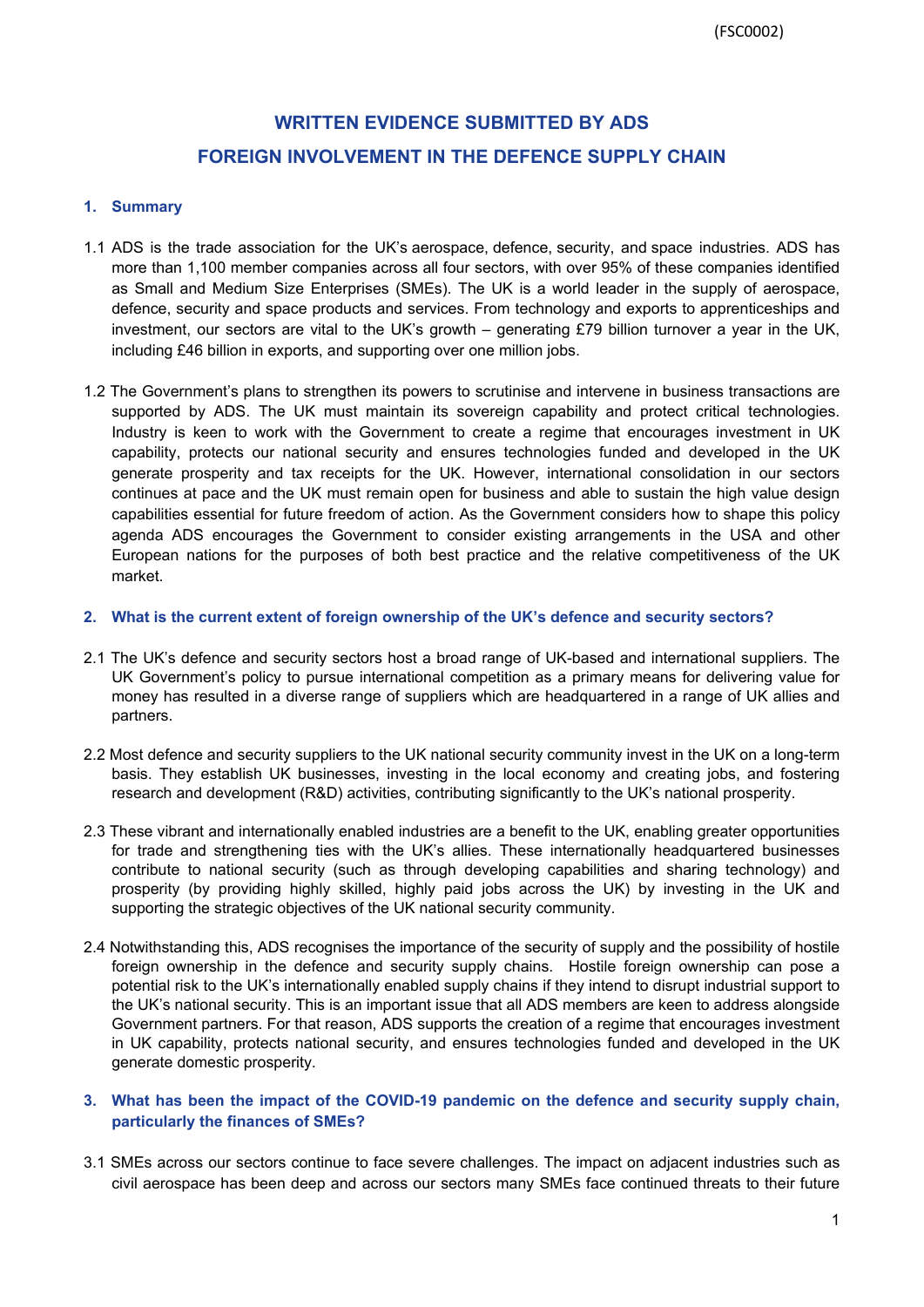because of the interdependencies between aerospace and defence supply chains. Direct support is urgently needed to sustain business, retain expertise and skills, and support liquidity across supply chains. The broader economic outlook is also affecting business confidence. Nonetheless, the UK's defence and security industries have remained broadly resilient during the early stages of the pandemic. This is largely due to the stability of the customer base, long lead times on defence programmes, and new demand for key security capabilities.

- 3.2 Defence businesses have remained active and have been working to fulfil Defence Priorities as identified by the Ministry of Defence (MoD). Security businesses have been supporting a diverse range of customers in UK national security and the private sector, and in some key areas such as cybersecurity and biosecurity demand has rapidly grown for these capabilities. However, it is worth noting that businesses will soon be making key decisions on plans for 2021 that will be influenced by the strength and recovery of the UK economy.
- 3.3 This immediate collaboration between industry and Government greatly helped align priorities and ensure that businesses received the information and practical support they required to keep working safely. However, businesses across the defence and security supply chains have experienced substantial financial difficulties. Financial buffers, stock reserves and other risk mitigation measures that had been implemented in preparation for the UK's exit from the European Union have largely been used up during the pandemic. This now leaves businesses exposed not only to the enduring effects of the pandemic, but also the challenges of the next stage of the UK's relationship with the EU from January 2021.
- **4. Under what circumstance will the Government currently intervene to prevent foreign takeovers in these sectors and what changes does the planned National Security Investment Bill make?**

N/A

- **5. Are additional measures required to protect UK defence and security technological advances?**
- 5.1 Our industries are vital to designing, developing, building, and maintaining the defence and national security capabilities that keep the UK safe. It is important that the work undertaken to determine the UK's technological requirements, as well as decide which technology areas will be nationally sovereign, is done in partnership with industry. The earliest possible collaboration between industry and Government will result in science and technology (S&T) work that is more innovative and productive in the long term. In implementing the Government's Integrated Review, ADS strongly recommends that the Government views our sectors as critical partners in delivering national security and economic resilience.
- 5.2 To protect UK defence and security technological advances, the Government should focus on a more collaborative culture and mechanisms by which all stakeholders can have detailed conversations in a trusted and secure environment. Industry believes that the full potential of the UK's defence and security sectors could be unlocked by moving from a transactional customer-buyer relationship towards a strategic partnership approach. This can be built through closer communication on threat intelligence, future technology trends and plans, and consultation on investment decisions from all partners.
- 5.3 To effectively tackle shared challenges, including the protection of crucial technological advancements, the Government must work with the UK security and resilience sector to enhance the Home Office's capacity for strategic industrial engagement. The existing machinery for security sector engagement is still at a formative stage and this should be addressed through strengthening the Security and Resilience Growth Partnership and providing additional policy resources for the Home Office's Joint Security and Resilience Centre (JSaRC). This would help industry and Government to better collaborate on strategic policy issues.
- 5.4 Alongside this, the Government must address the financial impact of the crisis on SMEs. It should back initiatives that go beyond the current economy-wide, debt-based support measures and instead support longer term liquidity for firms that enables the supply chain to grow out of the crisis competitively. A